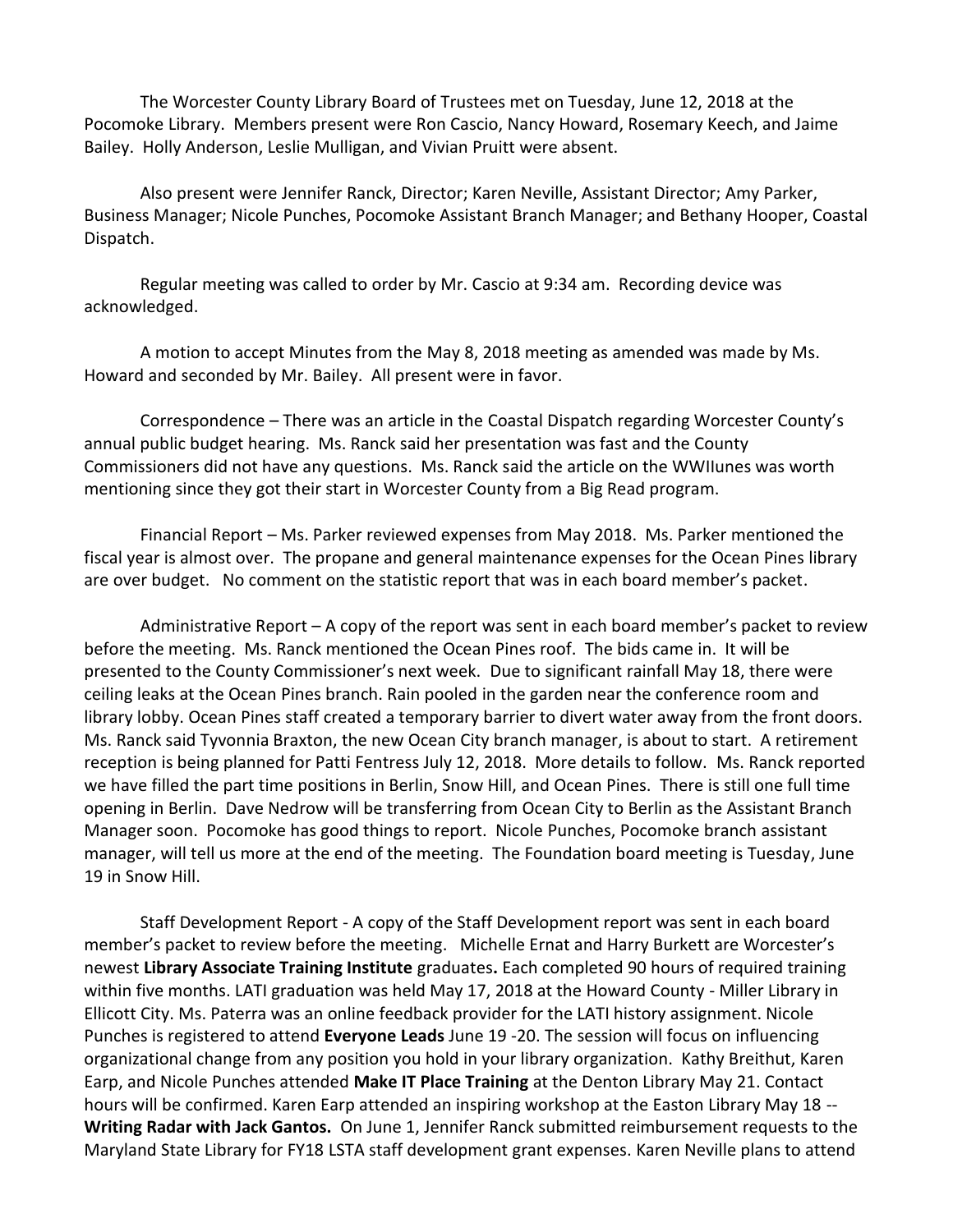Worcester County Library Board of Trustees Minutes, June 12, 2018 Page 2

the Statewide Staff Development Coordinators meeting June 7 at the Laurel Library in Prince George's County. Several changes regarding LATI, and news about a statewide learning management system will be discussed. Alicia Eddy attended **Introduction to Library Work** May 15 at the Easton Library. Worcester County Department of Human Resources is coordinating sexual harassment prevention training for employees. One employee will be attending the training June  $19^{\text{th}}$ .

Old Business – A copy was sent in each board member's pack to review before the meeting. **Planning for the new Berlin branch -** Flooring installation is in. Douron is scheduled to deliver shelving June 25<sup>th</sup>. Partial occupancy is scheduled for June 18<sup>th</sup>. There was an issue with the meeting room flooring and it has been resolved. We felt having carpet in the meeting room is better for sound since we have a lot of presentations/lectures. A tentative schedule is as follows: moving books July 6 & 7; soft opening July 10; and invite the County Commissioners for the ribbon cutting July 17 or August 7. Note – The County Commissioners prefer to have ribbon cutting and dedication ceremonies in the afternoon when they are all together. The next progress meeting is scheduled for June 14 at 2 pm. Ms. Ranck will receive the FY19 budget on June 14. Ms. Ranck reported we did not get the approval for the local history position or new carpet for Ocean Pines. After the roof has been replaced in Ocean Pines, Ms. Ranck will resubmit a request for new carpet. Ocean City has a new AV system in the meeting room. Ms. Ranck submitted the FY20 Capital grant for pre-design for an addition & improvements needed for the Pocomoke branch.

New Business - **Overdue Fines -** Information regarding overdue fines and patron privacy were included in the board packet. Enoch Pratt Free Library is eliminating overdue fines for their customers. **Privacy Policy** - A copy of the library's current privacy policy was enclosed in the board packet. One of our Maryland Eastern Shore library systems asked how libraries handle "Facebook Live Events." Worcester does not specifically address streaming video. Sign-in forms requesting consent for Facebook photos are made available at youth programs. We will revisit the Privacy Policy in the fall. Ms. Ranck said the Worcester County Historical Society has approached the library about putting a memorial plaque for William Julius "Judy" Johnson outside the Snow Hill Library. Ms. Ranck will get more information and check with the County. The board has no objections for the plaque. A motion was made by Ms. Howard and seconded by Mr. Bailey to approve the FY19 budget and to allow Ms. Ranck to transfer funds in the FY18 budget.

Ms. Punches said over 80 people attended the Pocomoke branch library 4<sup>th</sup> Friday event in May. Pocomoke is assembling after school packets. This year the Pocomoke branch library is trying 3 adult summer reading programs. Several programs will begin at 6:30/7pm to reach out to people that work during the day.

The next board meeting will be Tuesday, September 11 at the Snow Hill Library meeting room